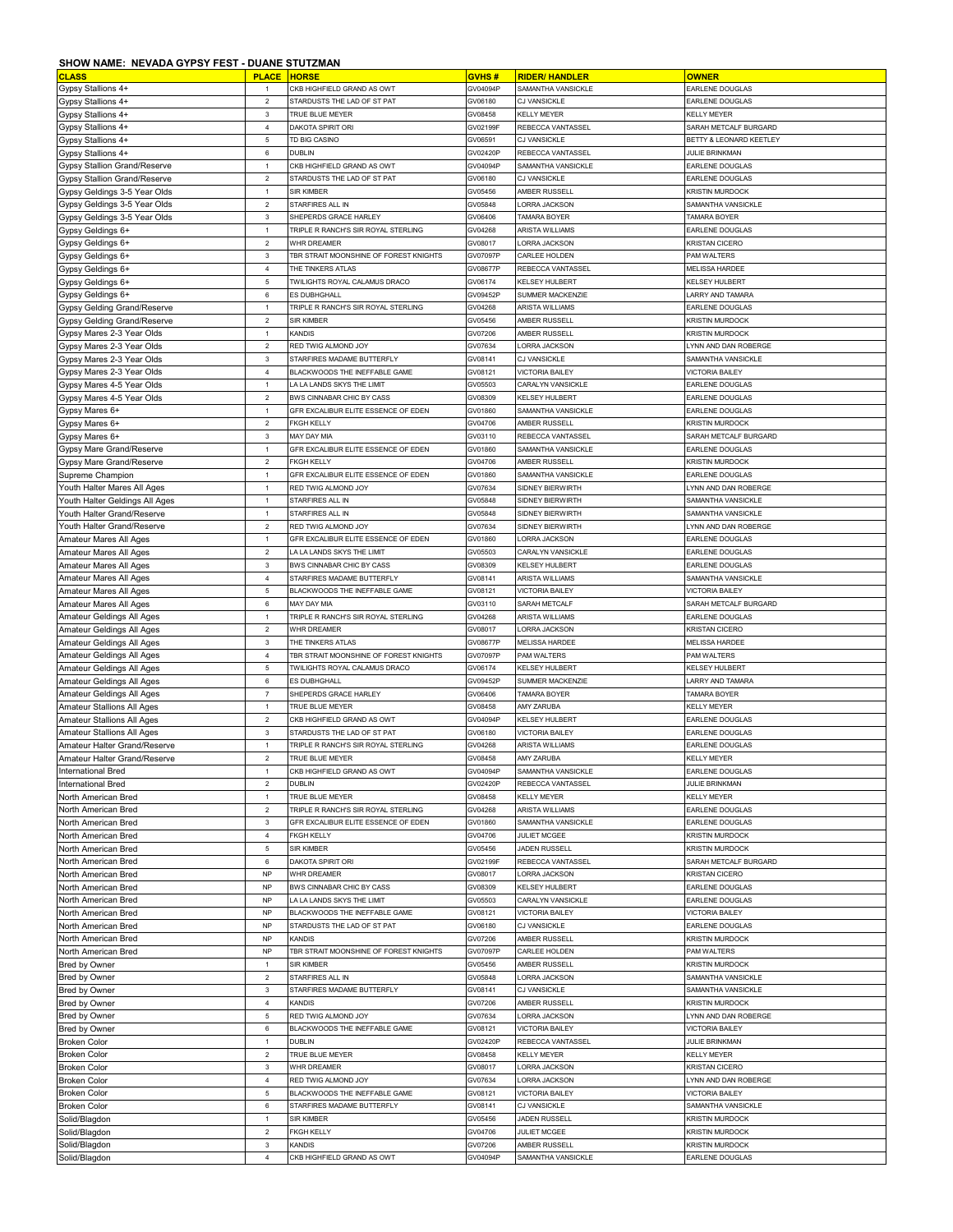| Solid/Blagdon                                | 5                              | TBR STRAIT MOONSHINE OF FOREST KNIGHTS         | GV07097P           | CARLEE HOLDEN                        | PAM WALTERS                                      |
|----------------------------------------------|--------------------------------|------------------------------------------------|--------------------|--------------------------------------|--------------------------------------------------|
| Solid/Blagdon                                | 6                              | GFR EXCALIBUR ELITE ESSENCE OF EDEN            | GV01860            | SAMANTHA VANSICKLE                   | <b>EARLENE DOUGLAS</b>                           |
| Solid/Blagdon                                | $\overline{7}$                 | STARFIRES ALL IN                               | GV05848            | ORRA JACKSON                         | SAMANTHA VANSICKLE                               |
| Amateur Broken/Solid/Blagdon                 | $\mathbf{1}$                   | TRUE BLUE MEYER                                | GV08458            | AMY ZARUBA                           | KELLY MEYER                                      |
| Amateur Broken/Solid/Blagdon                 | $\overline{2}$                 | TRIPLE R RANCH'S SIR ROYAL STERLING            | GV04268            | ARISTA WILLIAMS                      | EARLENE DOUGLAS                                  |
| Amateur Broken/Solid/Blagdon                 | $\mathbf{3}$                   | WHR DREAMER                                    | GV08017            | LORRA JACKSON                        | KRISTAN CICERO                                   |
| Amateur Broken/Solid/Blagdon                 | $\overline{4}$                 | TBR STRAIT MOONSHINE OF FOREST KNIGHTS         | GV07097P           | PAM WALTERS                          | PAM WALTERS                                      |
| Amateur Broken/Solid/Blagdon                 | 5                              | TWILIGHTS ROYAL CALAMUS DRACO                  | GV06174            | KELSEY HULBERT                       | KELSEY HULBERT                                   |
| Amateur Broken/Solid/Blagdon                 | 6                              | THE TINKERS ATLAS                              | GV08677P           | MELISSA HARDEE                       | <b>MELISSA HARDEE</b>                            |
| Amateur Broken/Solid/Blagdon                 | $\overline{7}$                 | LA LA LANDS SKYS THE LIMIT                     | GV05503            | CARALYN VANSICKLE                    | EARLENE DOUGLAS                                  |
| Amateur Showmanship                          | $\mathbf{1}$                   | TRIPLE R RANCH'S SIR ROYAL STERLING            | GV04268            | ARISTA WILLIAMS                      | EARLENE DOUGLAS                                  |
| Amateur Showmanship                          | $\mathbf 2$                    | TWILIGHTS ROYAL CALAMUS DRACO                  | GV06174            | KELSEY HULBERT                       | KELSEY HULBERT                                   |
| Amateur Showmanship                          | $\mathbf{3}$                   | <b>WHR DREAMER</b>                             | GV08017            | <b>LORRA JACKSON</b>                 | <b>KRISTAN CICERO</b>                            |
| Amateur Showmanship                          | $\overline{4}$                 | MAY DAY MIA                                    | GV03110            | SARAH METCALF                        | SARAH METCALF BURGARD                            |
| Amateur Showmanship                          | $\,$ 5 $\,$                    | LA LA LANDS SKYS THE LIMIT                     | GV05503            | CARALYN VANSICKLE                    | EARLENE DOUGLAS                                  |
| Dressage Suitability In Hand Junior          | $\mathbf{1}$                   | <b>SIR KIMBER</b>                              | GV05456            | AMBER RUSSELI                        | <b>KRISTIN MURDOCK</b>                           |
| Dressage Suitability In Hand Junior          | $\overline{2}$                 | STARFIRES ALL IN                               | GV05848            | <b>LORRA JACKSON</b>                 | SAMANTHA VANSICKLE                               |
| Dressage Suitability In Hand Junior          | $\mathbf{3}$                   | BWS CINNABAR CHIC BY CASS                      | GV08309            | KELSEY HULBERT                       | <b>EARLENE DOUGLAS</b>                           |
| Dressage Suitability In Hand Junior          | $\overline{4}$                 | KANDIS                                         | GV07206            | AMBER RUSSELL                        | <b>KRISTIN MURDOCK</b>                           |
| Dressage Suitability In Hand Junior          | 5                              | RED TWIG ALMOND JOY                            | GV07634            | ORRA JACKSON                         | YNN AND DAN ROBERGE                              |
| Dressage Suitability In Hand Senior          | $\mathbf{1}$                   | TRUE BLUE MEYER                                | GV08458            | <b>KELLY MEYER</b>                   | <b>KELLY MEYER</b>                               |
| Dressage Suitability In Hand Senior          | $\mathbf 2$                    | <b>FKGH KELLY</b>                              | GV04706            | AMBER RUSSELI                        | <b>KRISTIN MURDOCK</b>                           |
| Dressage Suitability In Hand Senior          | $\mathbf 3$                    | GFR EXCALIBUR ELITE ESSENCE OF EDEN            | GV01860            | SAMANTHA VANSICKLE                   | <b>EARLENE DOUGLAS</b>                           |
| Dressage Suitability In Hand Senior          | $\overline{4}$                 | CKB HIGHFIELD GRAND AS OWT                     | GV04094P           | SAMANTHA VANSICKLE                   | EARLENE DOUGLAS                                  |
| Dressage Suitability In Hand Senior          | $\mathbf 5$                    | TBR STRAIT MOONSHINE OF FOREST KNIGHTS         | GV07097P           | CARLEE HOLDEN                        | PAM WALTERS                                      |
| Trail In Hand Novice Horse                   | $\mathbf{1}$                   | RED TWIG ALMOND JOY                            | GV07634            | <b>LORRA JACKSON</b>                 | LYNN AND DAN ROBERGE                             |
| Trail In Hand Novice Horse                   | $\overline{2}$                 | STARFIRES ALL IN                               | GV05848            | LORRA JACKSON                        | SAMANTHA VANSICKLE                               |
| Trail In Hand Novice Horse                   | $\mathbf{3}$                   | BWS CINNABAR CHIC BY CASS<br><b>SIR KIMBER</b> | GV08309            | <b>KELSEY HULBERT</b>                | EARLENE DOUGLAS                                  |
| Trail In Hand Junior<br>Trail In Hand Junior | 1<br>$\overline{2}$            | KANDIS                                         | GV05456<br>GV07206 | <b>MBER RUSSELI</b><br>AMBER RUSSELL | <b>KRISTIN MURDOCK</b><br><b>KRISTIN MURDOCK</b> |
| Trail In Hand Junior                         | $\mathbf{3}$                   | LA LA LANDS SKYS THE LIMIT                     | GV05503            | LORRA JACKSON                        | <b>EARLENE DOUGLAS</b>                           |
| Trail In Hand Junior                         | $\overline{4}$                 | RED TWIG ALMOND JOY                            | GV07634            | ORRA JACKSON                         | LYNN AND DAN ROBERGE                             |
| <b>Trail In Hand Junior</b>                  | 5                              | SHEPERDS GRACE HARLEY                          | GV06406            | TAMARA BOYER                         | TAMARA BOYER                                     |
| Trail In Hand Junior                         | 6                              | STARFIRES MADAME BUTTERFLY                     | GV08141            | <b>KELSEY HULBERT</b>                | SAMANTHA VANSICKLE                               |
| Trail In Hand Junior                         | $\overline{7}$                 | BWS CINNABAR CHIC BY CASS                      | GV08309            | <b>KELSEY HULBERT</b>                | EARLENE DOUGLAS                                  |
| Trail In Hand Junior                         | $\boldsymbol{8}$               | STARFIRES ALL IN                               | GV05848            | LORRA JACKSON                        | SAMANTHA VANSICKLE                               |
| Trail In Hand Senior                         | 1                              | DUBLIN                                         | GV02420P           | REBECCA VANTASSEL                    | <b>JULIE BRINKMAN</b>                            |
| <b>Trail In Hand Senior</b>                  | $\overline{2}$                 | <b>FKGH KELLY</b>                              | GV04706            | AMBER RUSSELL                        | <b>KRISTIN MURDOCK</b>                           |
| Trail In Hand Senior                         | $\mathbf{3}$                   | GFR EXCALIBUR ELITE ESSENCE OF EDEN            | GV01860            | SAMANTHA VANSICKLE                   | EARLENE DOUGLAS                                  |
| Trail In Hand Senior                         | $\bf{4}$                       | CKB HIGHFIELD GRAND AS OWT                     | GV04094P           | SAMANTHA VANSICKLE                   | EARLENE DOUGLAS                                  |
| Trail In Hand Senior                         | 5                              | DAKOTA SPIRIT ORI                              | GV02199F           | REBECCA VANTASSEL                    | SARAH METCALF BURGARD                            |
| Trail In Hand Senior                         | $\,6\,$                        | <b>WHR DREAMER</b>                             | GV08017            | LORRA JACKSON                        | <b>KRISTAN CICERO</b>                            |
| Trail In Hand Senior                         | $\overline{7}$                 | TBR STRAIT MOONSHINE OF FOREST KNIGHTS         | GV07097P           | CARLEE HOLDEN                        | PAM WALTERS                                      |
|                                              |                                |                                                |                    |                                      |                                                  |
|                                              | 8                              | ES DUBHGHALL                                   | GV09452P           | SUMMER MACKENZIE                     | LARRY AND TAMARA                                 |
| Trail In Hand Senior<br>Youth Trail In Hand  | $\mathbf{1}$                   | RED TWIG ALMOND JOY                            | GV07634            | SIDNEY BIERWIRTH                     | YNN AND DAN ROBERGE                              |
| Youth Trail In Hand                          | $\overline{2}$                 | TBR STRAIT MOONSHINE OF FOREST KNIGHTS         | GV07097P           | SIDNEY BIERWIRTH                     | PAM WALTERS                                      |
| Amateur Trail In Hand                        | $\mathbf{1}$                   | LA LA LANDS SKYS THE LIMIT                     | GV05503            | CARALYN VANSICKLE                    | <b>EARLENE DOUGLAS</b>                           |
| Amateur Trail In Hand                        | $\overline{2}$                 | TRIPLE R RANCH'S SIR ROYAL STERLING            | GV04268            | ARISTA WILLIAMS                      | EARLENE DOUGLAS                                  |
| Amateur Trail In Hand                        | $\mathbf{3}$                   | TWILIGHTS ROYAL CALAMUS DRACO                  | GV06174            | KELSEY HULBERT                       | KELSEY HULBERT                                   |
| Amateur Trail In Hand                        | $\overline{4}$                 | WHR DREAMER                                    | GV08017            | ORRA JACKSON                         | KRISTAN CICERO                                   |
| Amateur Trail In Hand                        | 5                              | TBR STRAIT MOONSHINE OF FOREST KNIGHTS         | GV07097P           | PAM WALTERS                          | PAM WALTERS                                      |
| Liberty Junior                               | 1                              | SHEPERDS GRACE HARLEY                          | GV06406            | <b>TAMARA BOYER</b>                  | TAMARA BOYER                                     |
| <b>Liberty Senior</b>                        | $\mathbf{1}$                   | TRUE BLUE MEYER                                | GV08458            | AMY ZARUBA                           | KELLY MEYER                                      |
| <b>Liberty Senior</b>                        | $\overline{a}$                 | ES DUBHGHALL                                   | GV09452P           | SUMMER MACKENZIE                     | LARRY AND TAMARA                                 |
| Trail Under Saddle Novice Horse              | $\mathbf{1}$                   | STARDUSTS THE LAD OF ST PAT                    | GV06180            | <b>CJ VANSICKLE</b>                  | <b>EARLENE DOUGLAS</b>                           |
| Trail Under Saddle Novice Horse              | $\overline{2}$                 | TD BIG CASINO                                  | GV06591            | CJ VANSICKLE                         | BETTY & LEONARD KEETLEY                          |
| Trail Under Saddle Novice Horse              | $\mathbf{3}$                   | BWS CINNABAR CHIC BY CASS                      | GV08309            | KELSEY HULBERT                       | <b>EARLENE DOUGLAS</b>                           |
| Trail Under Saddle Novice Horse              | $\overline{4}$                 | STARFIRES ALL IN                               | GV05848            | ORRA JACKSON                         | SAMANTHA VANSICKLE                               |
| Trail Under Saddle Novice Horse              | $\mathbf 5$                    | THE TINKERS ATLAS                              | GV08677P           | REBECCA VANTASSEL                    | <b>MELISSA HARDEE</b>                            |
| Trail Under Saddle WT/WJ Junior              | $\mathbf{1}$                   | <b>KANDIS</b>                                  | GV07206            | AMBER RUSSELL                        | <b>KRISTIN MURDOCK</b>                           |
| Trail Under Saddle WT/WJ Junior              | $\overline{2}$                 | LA LA LANDS SKYS THE LIMIT                     | GV05503            | CARALYN VANSICKLE                    | EARLENE DOUGLAS                                  |
| Trail Under Saddle WT/WJ Junior              | $\mathbf 3$                    | STARFIRES ALL IN                               | GV05848            | LORRA JACKSON                        | SAMANTHA VANSICKLE                               |
| Trail Under Saddle WT/WJ Junior              | $\overline{4}$                 | TD BIG CASINO                                  | GV06591            | CJ VANSICKLE                         | BETTY & LEONARD KEETLEY                          |
| Trail Under Saddle WT/WJ Junior              | 5                              | BWS CINNABAR CHIC BY CASS                      | GV08309            | <b>KELSEY HULBERT</b>                | <b>EARLENE DOUGLAS</b>                           |
| Trail Under Saddle WT/WJ Senior              | $\mathbf{1}$                   | STARDUSTS THE LAD OF ST PAT                    | GV06180            | CJ VANSICKLE                         | <b>EARLENE DOUGLAS</b>                           |
| Trail Under Saddle WT/WJ Senior              | $\overline{2}$                 | CKB HIGHFIELD GRAND AS OWT                     | GV04094P           | SAMANTHA VANSICKLE                   | EARLENE DOUGLAS                                  |
| Trail Under Saddle WT/WJ Senior              | $\mathbf{3}$                   | TBR STRAIT MOONSHINE OF FOREST KNIGHTS         | GV07097P           | CARLEE HOLDEN                        | PAM WALTERS                                      |
| Trail Under Saddle WT/WJ Senior              | $\overline{4}$                 | TWILIGHTS ROYAL CALAMUS DRACO                  | GV06174            | <b>KELSEY HULBERT</b>                | KELSEY HULBERT                                   |
| Trail Under Saddle WT/WJ Senior              | $\overline{5}$                 | <b>DUBLIN</b>                                  | GV02420P           | REBECCA VANTASSEL                    | <b>JULIE BRINKMAN</b>                            |
| Trail Under Saddle WT/WJ Senior              | 6                              | WHR DREAMER                                    | GV08017            | LORRA JACKSON                        | <b>KRISTAN CICERO</b>                            |
| Trail Under Saddle WT/WJ Senior              | <b>NP</b>                      | ES DUBHGHALL                                   | GV09452P           | SUMMER MACKENZIE                     | ARRY AND TAMARA                                  |
| Trail Under Saddle WT/WJ Youth               | $\mathbf{1}$                   | TBR STRAIT MOONSHINE OF FOREST KNIGHTS         | GV07097P           | SIDNEY BIERWIRTH                     | PAM WALTERS                                      |
| Trail Under Saddle WT/WJ Amateur             | $\mathbf{1}$                   | ES DUBHGHALL                                   | GV09452P           | SUMMER MACKENZIE                     | LARRY AND TAMARA                                 |
| Trail Under Saddle WT/WJ Amateur             | $\overline{2}$                 | A LA LANDS SKYS THE LIMIT                      | GV05503            | CARALYN VANSICKLE                    | EARLENE DOUGLAS                                  |
| Trail Under Saddle WT/WJ Amateur             | $\mathbf 3$                    | TRIPLE R RANCH'S SIR ROYAL STERLING            | GV04268            | ARISTA WILLIAMS                      | <b>EARLENE DOUGLAS</b>                           |
| Trail Under Saddle WT/WJ Amateur             | $\overline{4}$                 | TWILIGHTS ROYAL CALAMUS DRACO                  | GV06174            | KELSEY HULBERT                       | KELSEY HULBERT                                   |
| Trail Under Saddle WT/WJ Amateur             | $\overline{5}$                 | MAY DAY MIA                                    | GV03110            | SARAH METCALF                        | SARAH METCALF BURGARD                            |
| Trail Under Saddle WT/WJ Amateur             | 6                              | TBR STRAIT MOONSHINE OF FOREST KNIGHTS         | GV07097P           | PAM WALTERS                          | PAM WALTERS                                      |
| Trail Under Saddle WT/WJ Amateur             | <b>NP</b>                      | WHR DREAMER                                    | GV08017            | ORRA JACKSON                         | KRISTAN CICERO                                   |
| Trail Under Saddle WTC/WJL Junior            | $\mathbf{1}$                   | <b>SIR KIMBER</b>                              | GV05456            | AMBER RUSSELL                        | <b>KRISTIN MURDOCK</b>                           |
| Trail Under Saddle WTC/WJL Junior            | $\overline{2}$<br>$\mathbf{1}$ | SHEPERDS GRACE HARLEY                          | GV06406            | TAMARA BOYER                         | TAMARA BOYER                                     |
| Trail Under Saddle WTC/WJL Senior            |                                | GFR EXCALIBUR ELITE ESSENCE OF EDEN            | GV01860            | SAMANTHA VANSICKLE                   | <b>EARLENE DOUGLAS</b>                           |
| Trail Under Saddle WTC/WJL Senior            | $\mathbf 2$<br>$\mathbf{3}$    | <b>FKGH KELLY</b>                              | GV04706            | AMBER RUSSELL                        | <b>KRISTIN MURDOCK</b>                           |
| Trail Under Saddle WTC/WJL Senior            | $\mathbf{1}$                   | DAKOTA SPIRIT ORI<br><b>SIR KIMBER</b>         | GV02199F           | REBECCA VANTASSEL<br>AMBER RUSSELL   | SARAH METCALF BURGARD<br><b>KRISTIN MURDOCK</b>  |
| Freestyle Junior<br>Freestyle Junior         | $\overline{2}$                 | STARFIRES ALL IN                               | GV05456<br>GV05848 | <b>LORRA JACKSON</b>                 | SAMANTHA VANSICKLE                               |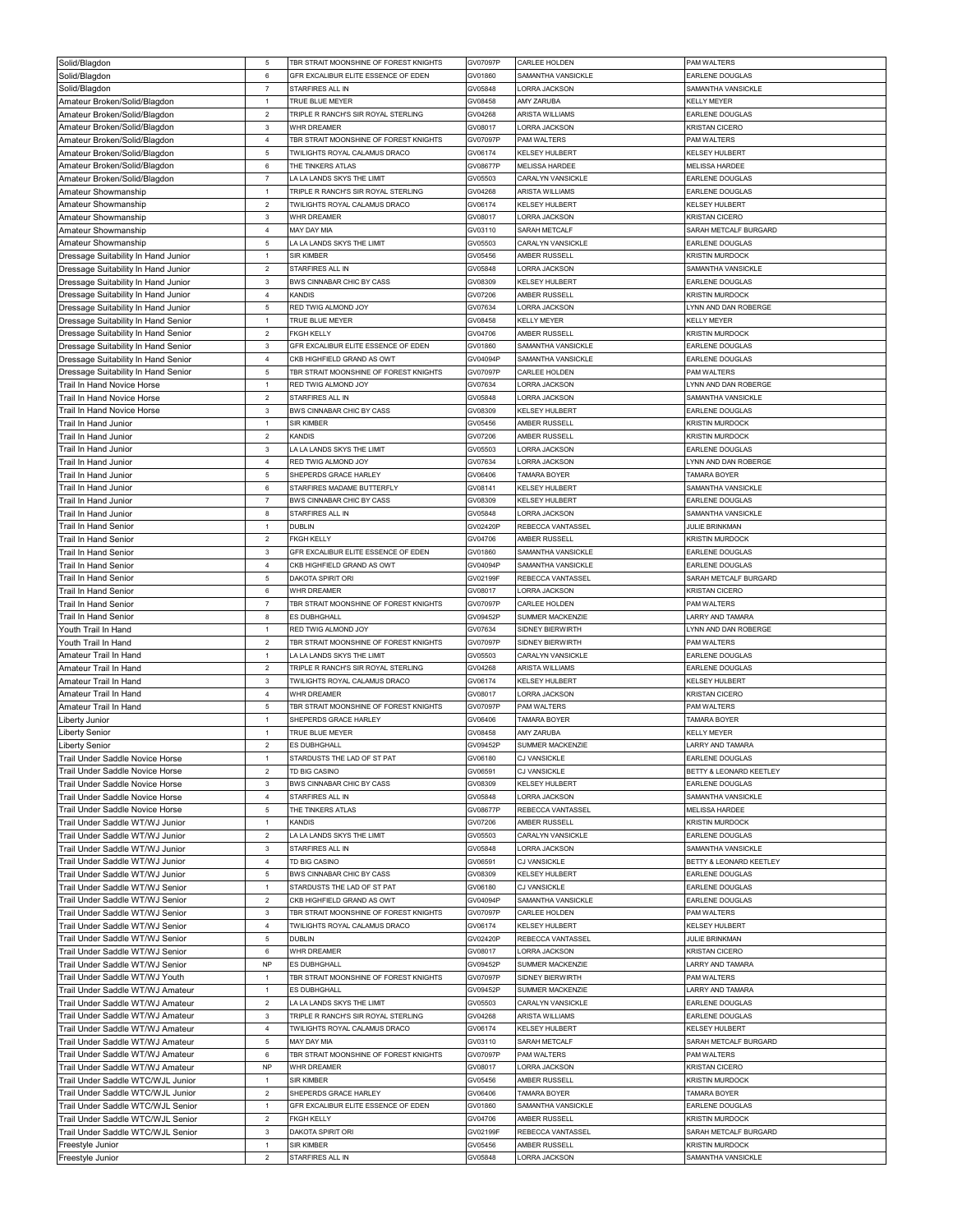| Freestyle Junior                             | $\mathbf{3}$              | KANDIS                                 | GV07206  | AMBER RUSSELL         | <b>KRISTIN MURDOCK</b>  |
|----------------------------------------------|---------------------------|----------------------------------------|----------|-----------------------|-------------------------|
| Freestyle Senior                             | $\mathbf{1}$              | STARDUSTS THE LAD OF ST PAT            | GV06180  | <b>CJ VANSICKLE</b>   | <b>EARLENE DOUGLAS</b>  |
|                                              |                           |                                        |          |                       |                         |
| Freestyle Senior                             | $\overline{2}$            | <b>FKGH KELLY</b>                      | GV04706  | AMBER RUSSELL         | <b>KRISTIN MURDOCK</b>  |
| Freestyle Senior                             | 3                         | GFR EXCALIBUR ELITE ESSENCE OF EDEN    | GV01860  | SAMANTHA VANSICKLE    | EARLENE DOUGLAS         |
| <b>Freestyle Senior</b>                      | $\overline{4}$            | CKB HIGHFIFI D GRAND AS OWT            | GV04094F | SAMANTHA VANSICKLE    | EARLENE DOUGLAS         |
| Freestyle Amateur                            | $\mathbf{1}$              | LA LA LANDS SKYS THE LIMIT             | GV05503  | CARALYN VANSICKLE     | EARLENE DOUGLAS         |
| Freestyle Amateur                            | $\overline{2}$            | TWILIGHTS ROYAL CALAMUS DRACO          | GV06174  | KELSEY HULBERT        | <b>KELSEY HULBERT</b>   |
| Freestyle Amateur                            | $\ensuremath{\mathsf{3}}$ | WHR DREAMER                            | GV08017  | ORRA JACKSON          | <b>KRISTAN CICERO</b>   |
|                                              | $\overline{4}$            |                                        |          | ARISTA WILLIAMS       |                         |
| Freestyle Amateur                            |                           | TRIPLE R RANCH'S SIR ROYAL STERLING    | GV04268  |                       | EARLENE DOUGLAS         |
| <b>Freestyle Amateur</b>                     | $\,$ 5 $\,$               | ES DUBHGHALL                           | GV09452F | SUMMER MACKENZIE      | LARRY AND TAMARA        |
| Dressage Suitability Under Saddle WT         | $\mathbf{1}$              | DUBLIN                                 | GV02420F | REBECCA VANTASSEL     | JULIE BRINKMAN          |
| Dressage Suitability Under Saddle WT         | $\sqrt{2}$                | TRUE BLUE MEYER                        | GV08458  | KELLY MEYER           | KELLY MEYER             |
| Dressage Suitability Under Saddle WT         | $\mathbf 3$               | CKB HIGHFIELD GRAND AS OWT             | GV04094F | SAMANTHA VANSICKLE    | EARLENE DOUGLAS         |
| Dressage Suitability Under Saddle WT         | $\overline{4}$            | STARFIRES ALL IN                       |          | <b>LORRA JACKSON</b>  | SAMANTHA VANSICKLE      |
|                                              |                           |                                        | GV05848  |                       |                         |
| Dressage Suitability Under Saddle WT         | $\,$ 5 $\,$               | KANDIS                                 | GV07206  | AMBER RUSSELL         | KRISTIN MURDOCK         |
| Dressage Suitability Under Saddle WT         | 6                         | STARDUSTS THE LAD OF ST PAT            | GV06180  | HEATHER ERCOLANO      | EARLENE DOUGLAS         |
| Dressage Suitability Under Saddle WT Amateur | $\mathbf{1}$              | <b>WHR DREAMER</b>                     | GV08017  | ORRA JACKSON          | KRISTAN CICERO          |
| Dressage Suitability Under Saddle WT Amateur | $\overline{2}$            | TRUE BLUE MEYER                        | GV08458  | AMY ZARUBA            | <b>KELLY MEYER</b>      |
|                                              | $\mathbf{3}$              | TRIPLE R RANCH'S SIR ROYAL STERLING    | GV04268  | ARISTA WILLIAMS       | EARLENE DOUGLAS         |
| Dressage Suitability Under Saddle WT Amateur |                           |                                        |          |                       |                         |
| Dressage Suitability Under Saddle WT Amateur | $\overline{4}$            | TWILIGHTS ROYAL CALAMUS DRACO          | GV06174  | <b>KELSEY HULBERT</b> | KELSEY HULBERT          |
| Dressage Suitability Under Saddle WT Amateur | $\mathbf 5$               | LA LA LANDS SKYS THE LIMIT             | GV05503  | CARALYN VANSICKLE     | EARLENE DOUGLAS         |
| Dressage Suitability Under Saddle WTC        | $\mathbf{1}$              | <b>FKGH KELLY</b>                      | GV04706  | AMBER RUSSELL         | <b>KRISTIN MURDOCK</b>  |
| Dressage Suitability Under Saddle WTC        | $\overline{2}$            | TBR STRAIT MOONSHINE OF FOREST KNIGHTS | GV07097F | CARLEE HOLDEN         | PAM WALTERS             |
| Dressage Suitability Under Saddle WTC        | $\mathbf{3}$              | GFR EXCALIBUR ELITE ESSENCE OF EDEN    | GV01860  | SAMANTHA VANSICKLE    | EARLENE DOUGLAS         |
|                                              |                           |                                        |          |                       |                         |
| Dressage Suitability Under Saddle WTC        | $\overline{4}$            | <b>SIR KIMBER</b>                      | GV05456  | <b>JULIET MCGEE</b>   | <b>KRISTIN MURDOCK</b>  |
| English Pleasure WT Novice Horse             | $\mathbf{1}$              | TRUE BLUE MEYER                        | GV08458  | <b>KELLY MEYER</b>    | <b>KELLY MEYER</b>      |
| English Pleasure WT Novice Horse             | $\overline{2}$            | STARFIRES ALL IN                       | GV05848  | LORRA JACKSON         | SAMANTHA VANSICKLE      |
| English Pleasure WT Novice Horse             | $\mathbf{3}$              | BWS CINNABAR CHIC BY CASS              | GV08309  | <b>KELSEY HULBERT</b> | <b>EARLENE DOUGLAS</b>  |
| English Pleasure WT Junior                   | $\mathbf{1}$              | STARFIRES ALL IN                       | GV05848  | ORRA JACKSON          | SAMANTHA VANSICKLE      |
|                                              |                           |                                        |          |                       |                         |
| English Pleasure WT Junior                   | $\mathbf 2$               | KANDIS                                 | GV07206  | AMBER RUSSELL         | <b>KRISTIN MURDOCK</b>  |
| English Pleasure WT Junior                   | $\ensuremath{\mathsf{3}}$ | BWS CINNABAR CHIC BY CASS              | GV08309  | KELSEY HULBERT        | EARLENE DOUGLAS         |
| English Pleasure WT Senior                   | $\mathbf{1}$              | DUBLIN                                 | GV02420F | REBECCA VANTASSEL     | <b>JULIE BRINKMAN</b>   |
| English Pleasure WT Senior                   | $\sqrt{2}$                | TRUE BLUE MEYER                        | GV08458  | <b>KELLY MEYER</b>    | <b>KELLY MEYER</b>      |
| English Pleasure WT Senior                   | $\mathbf 3$               | CKB HIGHFIELD GRAND AS OWT             | GV04094F | SAMANTHA VANSICKLE    | EARLENE DOUGLAS         |
|                                              | $\overline{4}$            | STARDUSTS THE LAD OF ST PAT            |          |                       |                         |
| English Pleasure WT Senior                   |                           |                                        | GV06180  | HEATHER ERCOLANO      | EARLENE DOUGLAS         |
| English Pleasure WT Amateur                  | $\mathbf{1}$              | TRIPLE R RANCH'S SIR ROYAL STERLING    | GV04268  | ARISTA WILLIAMS       | <b>EARLENE DOUGLAS</b>  |
| English Pleasure WT Amateur                  | $\overline{2}$            | TRUE BLUE MEYER                        | GV08458  | <b>AMY ZARUBA</b>     | <b>KELLY MEYER</b>      |
| English Pleasure WT Amateur                  | $\ensuremath{\mathsf{3}}$ | WHR DREAMER                            | GV08017  | LORRA JACKSON         | <b>KRISTAN CICERO</b>   |
| English Pleasure WT Amateur                  | $\overline{4}$            | TWILIGHTS ROYAL CALAMUS DRACO          | GV06174  | <b>KELSEY HULBERT</b> | <b>KELSEY HULBERT</b>   |
|                                              | $\,$ 5 $\,$               | LA LA LANDS SKYS THE LIMIT             | GV05503  | CARALYN VANSICKLE     | <b>EARLENE DOUGLAS</b>  |
| English Pleasure WT Amateur                  |                           |                                        |          |                       |                         |
| English Pleasure WTC                         | $\mathbf{1}$              | GFR EXCALIBUR ELITE ESSENCE OF EDEN    | GV01860  | SAMANTHA VANSICKLE    | EARLENE DOUGLAS         |
| English Pleasure WTC                         | $\sqrt{2}$                | <b>FKGH KELLY</b>                      | GV04706  | AMBER RUSSELI         | KRISTIN MURDOCK         |
| English Pleasure WTC                         | 3                         | SIR KIMBER                             | GV05456  | JULIET MCGEE          | <b>KRISTIN MURDOCK</b>  |
|                                              |                           |                                        |          |                       |                         |
|                                              |                           |                                        |          | CARLEE HOLDEN         |                         |
| English Pleasure WTC                         | 4                         | TBR STRAIT MOONSHINE OF FOREST KNIGHTS | GV07097F |                       | PAM WALTERS             |
| English Pleasure WTC Amateur                 | $\mathbf{1}$              | STARFIRES ALL IN                       | GV05848  | HEATHER ERCOLANO      | SAMANTHA VANSICKLE      |
| <b>English Equitation WT Amateur</b>         | $\mathbf{1}$              | TRIPLE R RANCH'S SIR ROYAL STERLING    | GV04268  | ARISTA WILLIAMS       | EARLENE DOUGLAS         |
| <b>English Equitation WT Amateur</b>         | $\sqrt{2}$                | WHR DREAMER                            | GV08017  | LORRA JACKSON         | <b>KRISTAN CICERO</b>   |
| <b>English Equitation WT Amateur</b>         | $\mathbf 3$               | TWILIGHTS ROYAL CALAMUS DRACO          | GV06174  | <b>KELSEY HULBERT</b> | <b>KELSEY HULBERT</b>   |
|                                              | $\overline{4}$            |                                        | GV05503  | CARALYN VANSICKLE     | EARLENE DOUGLAS         |
| <b>English Equitation WT Amateur</b>         |                           | LA LA LANDS SKYS THE LIMIT             |          |                       |                         |
| Hunter Under Saddle WT                       | $\mathbf{1}$              | CKB HIGHFIELD GRAND AS OWT             | GV04094F | SAMANTHA VANSICKLE    | EARLENE DOUGLAS         |
| Hunter Under Saddle WT                       | $\mathbf 2$               | STARDUSTS THE LAD OF ST PAT            | GV06180  | HEATHER ERCOLANO      | EARLENE DOUGLAS         |
| Hunter Under Saddle WTC                      | $\mathbf{1}$              | GFR EXCALIBUR ELITE ESSENCE OF EDEN    | GV01860  | SAMANTHA VANSICKLE    | EARLENE DOUGLAS         |
| Hunter Under Saddle WTC                      | $\overline{2}$            | TRIPLE R RANCH'S SIR ROYAL STERLING    | GV04268  | HEATHER ERCOLANO      | EARLENE DOUGLAS         |
| Western Pleasure WJ Novice Horse             | $\mathbf{1}$              | TD BIG CASINO                          | GV06591  | CJ VANSICKLE          | BETTY & LEONARD KEETLEY |
|                                              |                           |                                        |          |                       |                         |
| Western Pleasure WJ Novice Horse             | $\overline{2}$            | THE TINKERS ATLAS                      | GV08677P | REBECCA VANTASSEL     | <b>MELISSA HARDEE</b>   |
| Western Pleasure WJ Novice Horse             | $\mathbf 3$               | STARFIRES ALL IN                       | GV05848  | LORRA JACKSON         | SAMANTHA VANSICKLE      |
| Western Pleasure WJ Novice Horse             | $\overline{4}$            | BWS CINNABAR CHIC BY CASS              | GV08309  | KELSEY HULBERT        | EARLENE DOUGLAS         |
| Western Pleasure WJ Junior                   | $\mathbf{1}$              | TD BIG CASINO                          | GV06591  | CJ VANSICKLE          | BETTY & LEONARD KEETLEY |
| Western Pleasure WJ Junior                   | $\sqrt{2}$                | STARFIRES ALL IN                       | GV05848  | <b>LORRA JACKSON</b>  | SAMANTHA VANSICKLE      |
| Western Pleasure WJ Junior                   | $\mathbf 3$               | KANDIS                                 | GV07206  | AMBER RUSSELL         | <b>KRISTIN MURDOCK</b>  |
|                                              |                           |                                        |          |                       |                         |
| Western Pleasure WJ Junior                   | $\overline{4}$            | BWS CINNABAR CHIC BY CASS              | GV08309  | KELSEY HULBERT        | EARLENE DOUGLAS         |
| Western Pleasure WJ Senior                   | $\mathbf{1}$              | CKB HIGHFIELD GRAND AS OWT             | GV04094P | SAMANTHA VANSICKLE    | EARLENE DOUGLAS         |
| Western Pleasure WJ Senior                   | $\sqrt{2}$                | STARDUSTS THE LAD OF ST PAT            | GV06180  | CJ VANSICKLE          | <b>EARLENE DOUGLAS</b>  |
| Western Pleasure WJ Senior                   | $\mathbf{3}$              | MAY DAY MIA                            | GV03110  | REBECCA VANTASSEL     | SARAH METCALF BURGARD   |
| Western Pleasure WJ Senior                   | 4                         | TBR STRAIT MOONSHINE OF FOREST KNIGHTS | GV07097P | CARLEE HOLDEN         | PAM WALTERS             |
| Western Pleasure WJ Senior                   | 5                         | ES DUBHGHALL                           | GV09452P | SUMMER MACKENZIE      | LARRY AND TAMARA        |
|                                              |                           |                                        |          |                       |                         |
| Western Pleasure WJ Amateur                  | $\mathbf{1}$              | TRIPLE R RANCH'S SIR ROYAL STERLING    | GV04268  | ARISTA WILLIAMS       | EARLENE DOUGLAS         |
| Western Pleasure WJ Amateur                  | $\overline{2}$            | LA LA LANDS SKYS THE LIMIT             | GV05503  | CARALYN VANSICKLE     | <b>EARLENE DOUGLAS</b>  |
| Western Pleasure WJ Amateur                  | $\mathbf{3}$              | THE TINKERS ATLAS                      | GV08677F | <b>MELISSA HARDEE</b> | <b>MELISSA HARDEE</b>   |
| Western Pleasure WJ Amateur                  | $\overline{4}$            | WHR DREAMER                            | GV08017  | LORRA JACKSON         | <b>KRISTAN CICERO</b>   |
| Western Pleasure WJ Amateur                  | 5                         | TWILIGHTS ROYAL CALAMUS DRACO          | GV06174  | <b>KELSEY HULBERT</b> | <b>KELSEY HULBERT</b>   |
|                                              |                           |                                        |          |                       |                         |
| Western Pleasure WJ Amateur                  | $\,6\,$                   | MAY DAY MIA                            | GV03110  | SARAH METCALF         | SARAH METCALF BURGARD   |
| Western Pleasure WJ Amateur                  | <b>NP</b>                 | ES DUBHGHALL                           | GV09452F | SUMMER MACKENZIE      | LARRY AND TAMARA        |
| Western Pleasure WJ Amateur                  | <b>NP</b>                 | TBR STRAIT MOONSHINE OF FOREST KNIGHTS | GV07097P | PAM WALTERS           | PAM WALTERS             |
| Western Pleasure WJL Junior                  | $\overline{1}$            | SIR KIMBER                             | GV05456  | AMBER RUSSELL         | KRISTIN MURDOCK         |
| Western Pleasure WJL Junior                  | $\mathbf 2$               | SHEPERDS GRACE HARLEY                  | GV06406  | <b>TAMARA BOYER</b>   | <b>TAMARA BOYER</b>     |
|                                              |                           |                                        |          |                       |                         |
| Western Pleasure WJL Senior                  | $\mathbf{1}$              | DAKOTA SPIRIT ORI                      | GV02199F | REBECCA VANTASSEL     | SARAH METCALF BURGARD   |
| Western Pleasure WJL Senior                  | $\overline{2}$            | GFR EXCALIBUR ELITE ESSENCE OF EDEN    | GV01860  | SAMANTHA VANSICKLE    | EARLENE DOUGLAS         |
| Western Pleasure WJL Senior                  | $\mathbf{3}$              | <b>FKGH KELLY</b>                      | GV04706  | AMBER RUSSELL         | <b>KRISTIN MURDOCK</b>  |
| Western Pleasure WJL Amateur                 | $\mathbf 1$               | STARFIRES ALL IN                       | GV05848  | HEATHER ERCOLANO      | SAMANTHA VANSICKLE      |
| Western Pleasure WJL Amateur                 | $\overline{2}$            | SHEPERDS GRACE HARLEY                  | GV06406  | <b>TAMARA BOYER</b>   | <b>TAMARA BOYER</b>     |
|                                              |                           |                                        |          |                       |                         |
| Western Horsemanship WJ Amateur              | $\mathbf{1}$              | TRIPLE R RANCH'S SIR ROYAL STERLING    | GV04268  | ARISTA WILLIAMS       | EARLENE DOUGLAS         |
| Western Horsemanship WJ Amateur              | $\overline{2}$            | WHR DREAMER                            | GV08017  | <b>LORRA JACKSON</b>  | <b>KRISTAN CICERO</b>   |
| Western Horsemanship WJ Amateur              | $\ensuremath{\mathsf{3}}$ | TWILIGHTS ROYAL CALAMUS DRACO          | GV06174  | KELSEY HULBERT        | KELSEY HULBERT          |
| Western Horsemanship WJ Amateur              | $\overline{4}$            | MAY DAY MIA                            | GV03110  | SARAH METCALF         | SARAH METCALF BURGARD   |